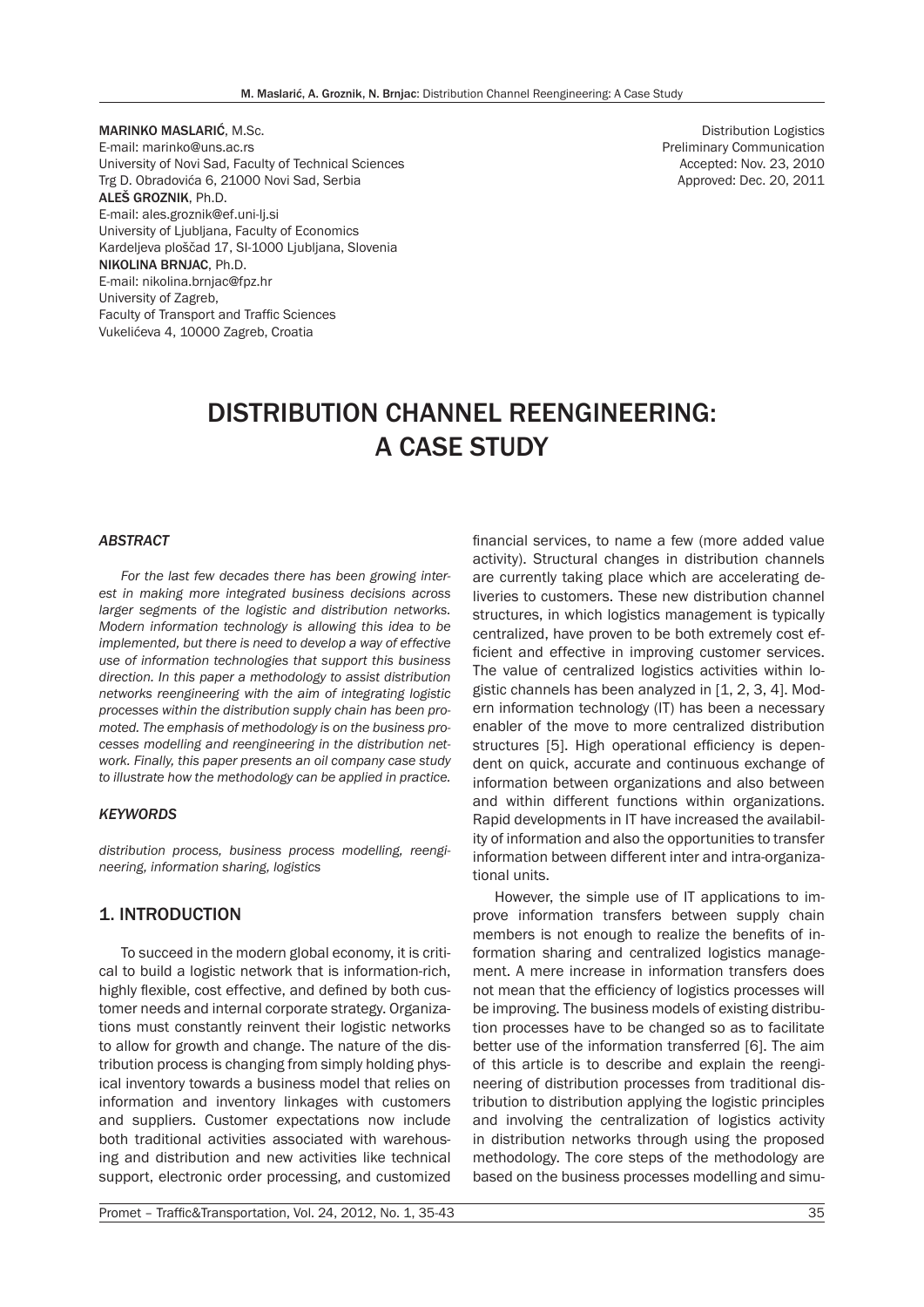lation. An explanatory methodology framework has been developed and applied to a company case study. The distribution network, observed in this case study, represents a network of one distribution centre, multiple retailers and customers. The distribution centre's task is to deliver the goods to each retailer so that the customer demands are met to the most desirable levels possible. The proposed methodology assumed an integrated logistic decision-making to assist the distribution centres in performing their tasks.

The next section briefly reviews the basic principles about the distribution channel reengineering. Section 3 introduces the term of business process modelling. Section 4 defines the proposed methodology. Section 5 formulates the case study and outlines the business process models for the current and proposed state for the distribution network under consideration, and details a simulation study. Section 6 discusses the results and provides a conclusion.

## 2. DISTRIBUTION CHANNEL REENGINEERING

In reengineering theories, organizational hierarchies and the representation of organizations in terms of different functions are replaced by a process-oriented perspective. Organizational structures are redesigned by focusing on business processes and their outcome. According to [7] three different restructuring concepts can be distinguished: total quality management (TQM), time-based management (TBM) and business process reengineering (BPR), and the most important contribution of these theories has been to extend a process orientation into a strategy paradigm. The process-oriented design for the logistic and distribution systems is based on efficient use of IT [8]. Information sharing between members of a distribution supply chain using new IT should be increased to reduce uncertainty and improve the logistic performances [9]. However, companies need to invest large amounts of money for redesigning internal organizational and technical processes, changing traditional and fundamental product distribution channels and customer service procedure to achieve IT-enabled supply chain. The main problem when developing an innovative IT-integrated distribution system is lack of integration between IT and business model [10, 11, 12]. Hence, the formation of a business model is crucial for full utilization of improved information system. Information should be readily available to all companies in the distribution channel, and the business processes should be structured to allow full use of this information. The objective of this paper is to offer insights into the distribution channel reengineering using business process modelling and simulation.

## 3. BUSINESS PROCESS MODELLING

Business process reengineering is enabled by business process modelling. A business process model is an abstraction of a business that shows how business components are related to each other and how they operate. Its ultimate purpose is to provide a clear picture of the company's current state and to determine its vision for the future. Modelling a complex business requires the application of multiple views. Each view is a simplified description (an abstraction) of a business from a particular perspective or vantage point, covering particular concerns and omitting entities not relevant to this perspective. To describe a specific business view process mapping is used. It consists of tools that enable us to document, analyze, improve, streamline, and redesign the way the company performs its work. The process mapping provides a critical assessment of what really happens inside a given company. The usual goal is to define two process states: AS-IS and TO-BE. The AS-IS state defines how a company's work is currently being performed. The TO-BE state defines the optimal performance level of AS-IS. In other words, to streamline the existing process and remove all rework, delays, bottlenecks and assignable causes of variation, there is a need to achieve the TO-BE state. Business process modelling and the evaluation of different alternative scenarios (TO-BE models) for the improvement by simulation are usually the driving factors of the business renovation process [13]. In the next section the proposed methodology for distribution channel reengineering is presented.

## 4. THE PROPOSED DISTRIBUTION CHANNEL REENGINEERING METHODOLOGY

The methodology presented in this section is the outcome of an iterative process from theory, practice, and case studies. There have been a number of papers published describing reengineering methodologies [14, 15, 16, 17, 18]. Most focus on major phases of redesign, others go into exquisite detail. Review of those methodologies shows significant lack of research on methodology of logistic distribution channels renovation. Hence, the main motivation of this research was to define a new methodology frame that would allow academia and practitioners to restructure the existing distribution channels from traditional distribution to distribution applying the logistic principles and involving the centralization of logistics activity in distribution networks. So the main advantage of the proposed methodology is its suitability for applying reengineering of different kinds of logistic distribution channels in order to increase the successful rate of the reengineering project.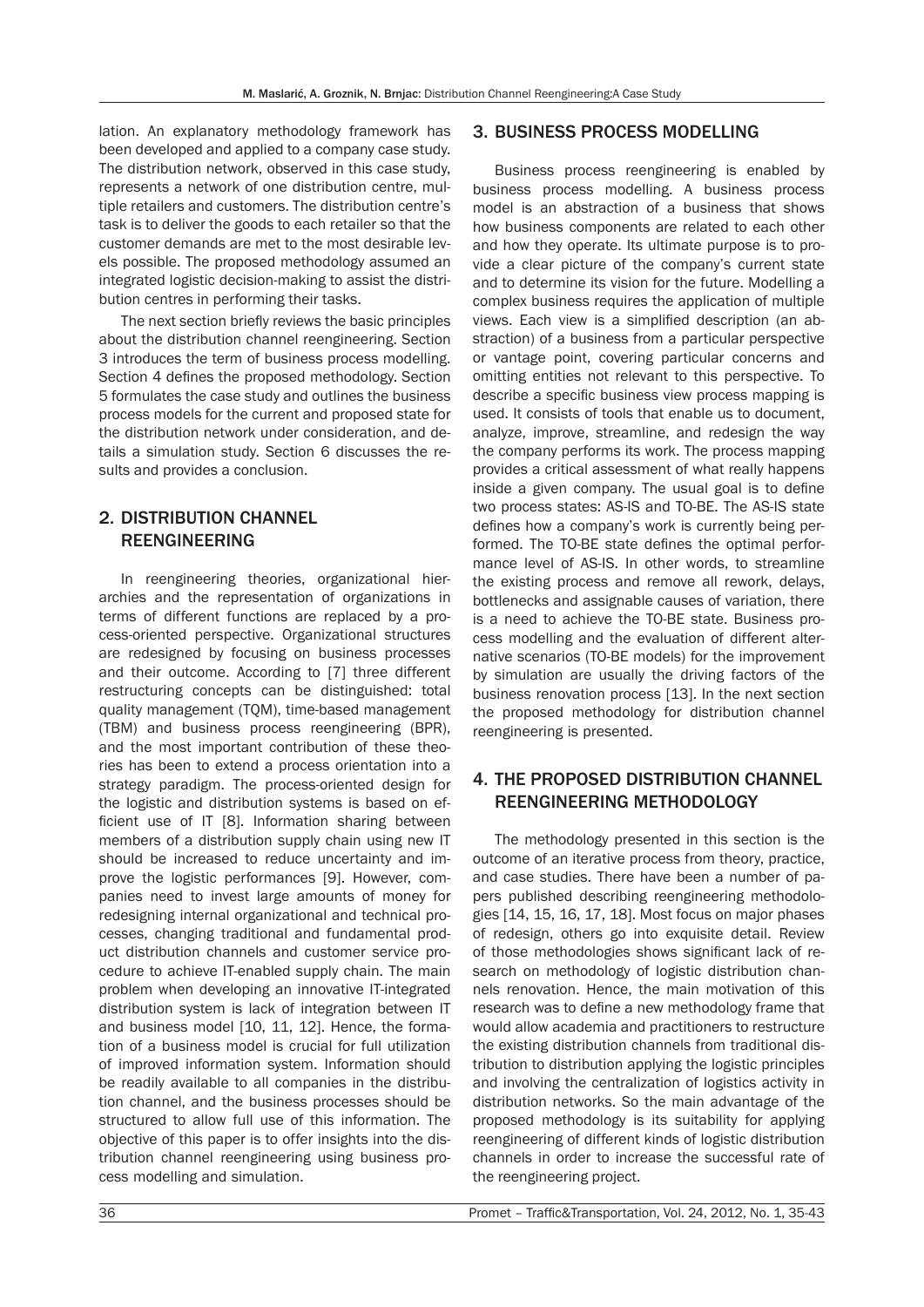The proposed methodology is a generic six-step approach that guides the actions to assist business process reengineering in logistic distribution networks. It is a guide, not a procedure or manual. The structure for the methodology is shown in *Figure 1*. An outline of the content of the proposed methodology is given below.



*Figure 1 - The proposed methodology for distribution channel reengineering*

*Understanding business needs, goals and objectives*: The first step on the road to a reengineering distribution system is to assemble a team of strategic decision makers and influences from a variety of corporate levels. Not only is it important to fostering a universal sense of ownership in the process by these key personnel, but these people will also source the needed data on the past and current operations, as well as about future corporate plans. Outputs of this initiation stage are: assigning project teams, setting business performance goals and clear understanding and well defining project scope.

*Collecting relevant data and understanding the business process*. Once the goals of the distribution channel reengineering process have been defined, it should be fairly clear what types of data need to be collected for the analysis. Also, the business process architecture has to be identified. Through this diagnosis stage responsibilities and roles for each process will be assigned. After that it could be possible to make a selection of the strategic (added-value) processes for redesign.

*Establishing the base case*. Now that all the data have been collected and the process has been defined, it is time to use that information to create an AS-IS model of current distribution channel operations,

called the base case. The objective of this stage is identifying and modelling the strategic (value-added) processes that are feasible to change. The base case will be used as a standard against which the potential future-state operating scenarios will be compared.

*Redesign process - analyzing and evaluating potential future-state scenarios*. Once the AS-IS model is established, it is time to build TO-BE models as potential scenarios of future conditions and compare them with the current reality. To do this it is important to first establish and prioritize which variables will present the key factors in the analysis. These variables could be inventory costs, transportation costs, required service levels, ordering costs, labour availability, etc. The model of the new redesigned process has to contribute to simplification, minimization and automation of steps, and efficiency optimization through using new information technology.

*Selecting the optimal future-state*. After all it is time to assess the various future-state scenarios that are developed by manipulating the data that established the base case. For that purpose simulation was used. After creation of the simulation model of the business process, these options were compared and the model that best supports the organization's strategic plans related with the distribution process was chosen.

*Reviewing new process*. After selecting the optimal future process model, it is necessary to develop the strategic view of the new business process, set the process targets and performances, and to develop a plan to meet the targets. This implies the process team training in order to efficiently manage and operate the new process, and the introduction of the redesigned process into the business organizational structure.

## 5. DISTRIBUTION CHANNEL REENGINEERING: A CASE STUDY

The case study is a Serbian petrol distribution company. Its sales and distribution cover the full range of petroleum products for the domestic market. The distribution channel comprises the distribution centre, petrol stations and final customers. The products are distributed using tank tracks. In line with the aim of the paper only a fragment, namely the procurement and distribution process, will be shown in the next section. A broader description of the case study can be found in [19].

From the distribution point of view, the oil industry is a specific business, and for many reason it is still generally based on the traditional model. The product is manufactured, marketed, sold and distributed to customers. In other industries, advanced logistic and distribution operations are becoming increasingly driven by demand-pull requirements from the customer. There is strong vertically integrated nature of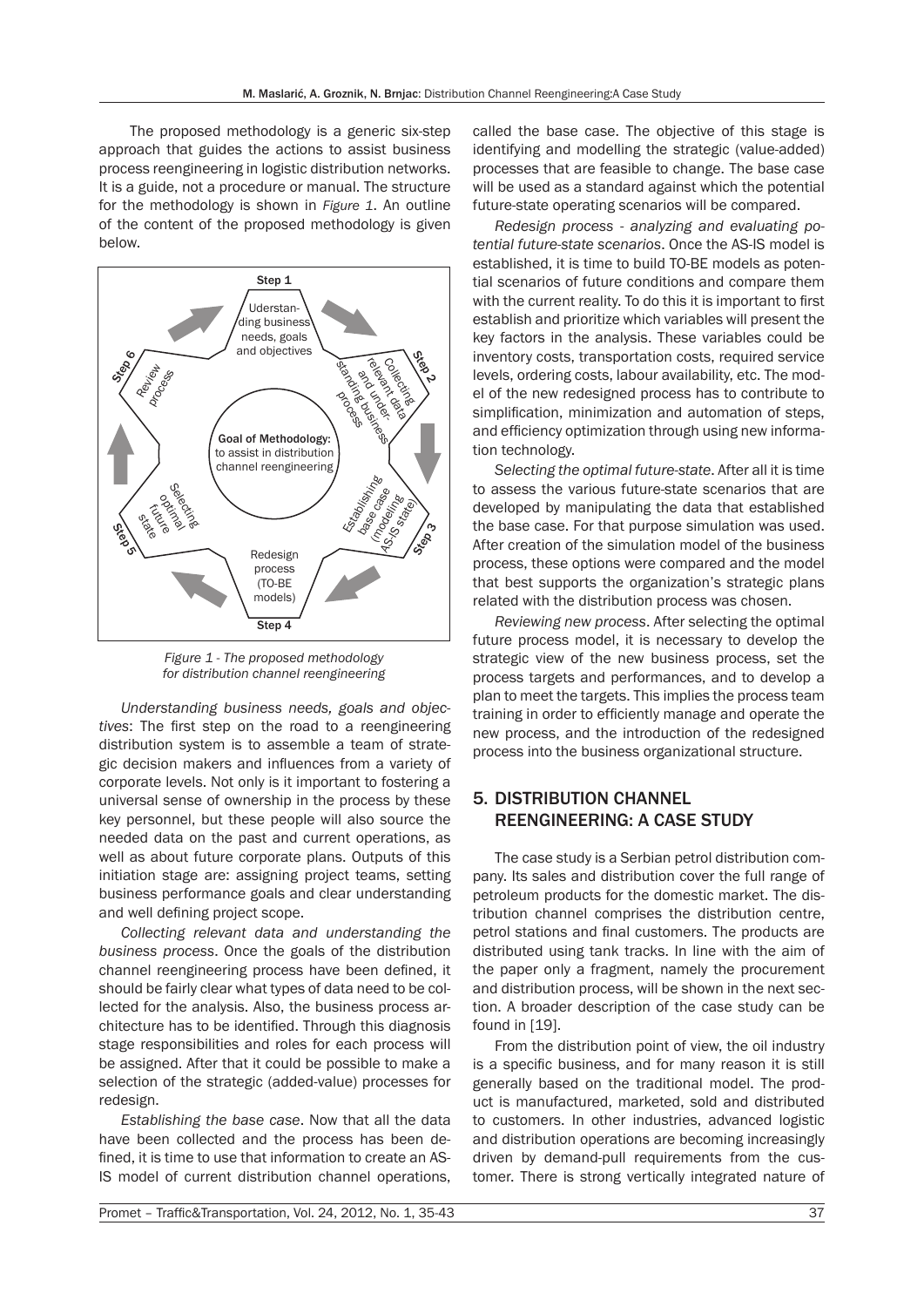oil companies and that may be a potential advantage. In other industries, much attention is focused on value chain integration across multiple manufacturers, suppliers and customers. In the oil industry, more links in the logistic chain are "in house", suggesting simpler integration. In practice, there is still a long way to go to achieve full integration of logistic processes in the oil distribution chain.

A case study has been used as a research method to underline the theoretical findings set out in previous sections, i.e. to show how the distribution channel reengineering can be adopted with business process modelling. In addition, the purpose of the case study is to show how the benefits of the distribution channel reengineering can be assessed by using the proposed combination of business process modelling and simulation. The presented research is only partly of an exploratory nature in researching the possibility of assessing distribution channel renovation and integration benefits.

The business process modelling and renovation project was initiated by the Serbian petrol company in order to reduce the operating costs, shorten lead times and improve inventory management. The project started with the formation of a project group consisting of members of the petrol company and consultants. The first step of the project was a workshop for the project group in which the members were acquainted with the reengineering goals and methodology. After the workshop, the key business process groups were identified by a discussion and brainstorming. One of the most crucial processes was the procurement process (Step 1 in *Figure 1*).

Appropriate database was established based on the company official data and by interviewing people from the company that perform the viewed activities. Apart from business process data, the industry-specific data were used (e.g. oil prices, tank volumes) which were available from literature [4]. According to the collected data, organizational model, developed process objectives, identified business process architecture the model of the current distribution process could be developed (Step 2 in *Figure 1*).

The objective of Step 3 (*Figure 1*) was to map out in a structured way the distribution processes of the observed petrol company. The description of the procurement and distribution processes are as follows: the stock level is measured manually once a day. The results are faxed to the sales and purchasing departments, which collects information from all petrol stations. The purchasing department predicts future demand and takes additional consultation with petrol station managers. Tacit employee knowledge is used to make and optimize orders and transport routes. The analytical sector controls possible changes in demand and supply patterns and transport routes. If necessary, it can adjust or cancel orders. After that, the orders are sent to the transport department. The orders are fulfilled with the available fleet. The modelling tool used in this case study was iGrafx Process. The AS-IS model was initially designed so that the personnel involved in the distribution processes could review them, and after that the final model shown in *Figure 2* was developed.

The core objective of distribution chains is to deliver the right product at the right time, at the right price and safely. In a highly competitive market, each aims to carry this out more effectively, more efficiently and more profitably than the competitors do. Because both the prices and the quality of petrol in Europe are regulated, the main quality indicator in petrol distribution is the number of stock-outs. The main cost drivers are therefore: the number of stock-outs, stock level at the petrol station and process execution costs. Lead time is defined as the time between the start (measurement of the stock level) and the end (either the arrival at a petrol station or the decision not to place an order) of the process.

The main problems identified when analyzing the AS-IS model relate to the company's performance according to local optimization instead of global optimization. The silo mentality is identified as prime constraint in the observed case study. Other problems are in inefficient and costly information transfer mainly due to the application of poor IT. There is no optimization of the performance of the distribution chain as a whole. Purchasing, transport and shipping are all run by people managing local, individual operations. They have targets, incentives and local operational pressures. Everything was being done at the level of the functional silo despite the definition that local optimization leads to global deterioration. Based on the mentioned problems, some improvements were proposed. The main changes lay in the improved integration of whole parts of the distribution channel and centralized distribution process management.

The emphasis in business process reengineering is placed on changing how information transfers are achieved. A necessary, but by no means sufficient condition for this is to implement new IT which enables efficient and cheap information transfers. Hence, IT support is not sufficient as deep structural and organizational changes are needed to fully realize the potential benefits of applying new IT. In this case a study of two different propositions for business process reengineering (two TO-BE models) was developed to show how the implementation of new IT without business process renovation and the related organizational changes does not mean full optimization of distribution network performances (two TO-BE models were built as potential scenarios of future conditions in comparison with the current reality). The first renewed business model (TO-BE 1) is shown in *Figure 3* and represents the case of implementing IT without structural changes to distribution processes. In the TO-BE 1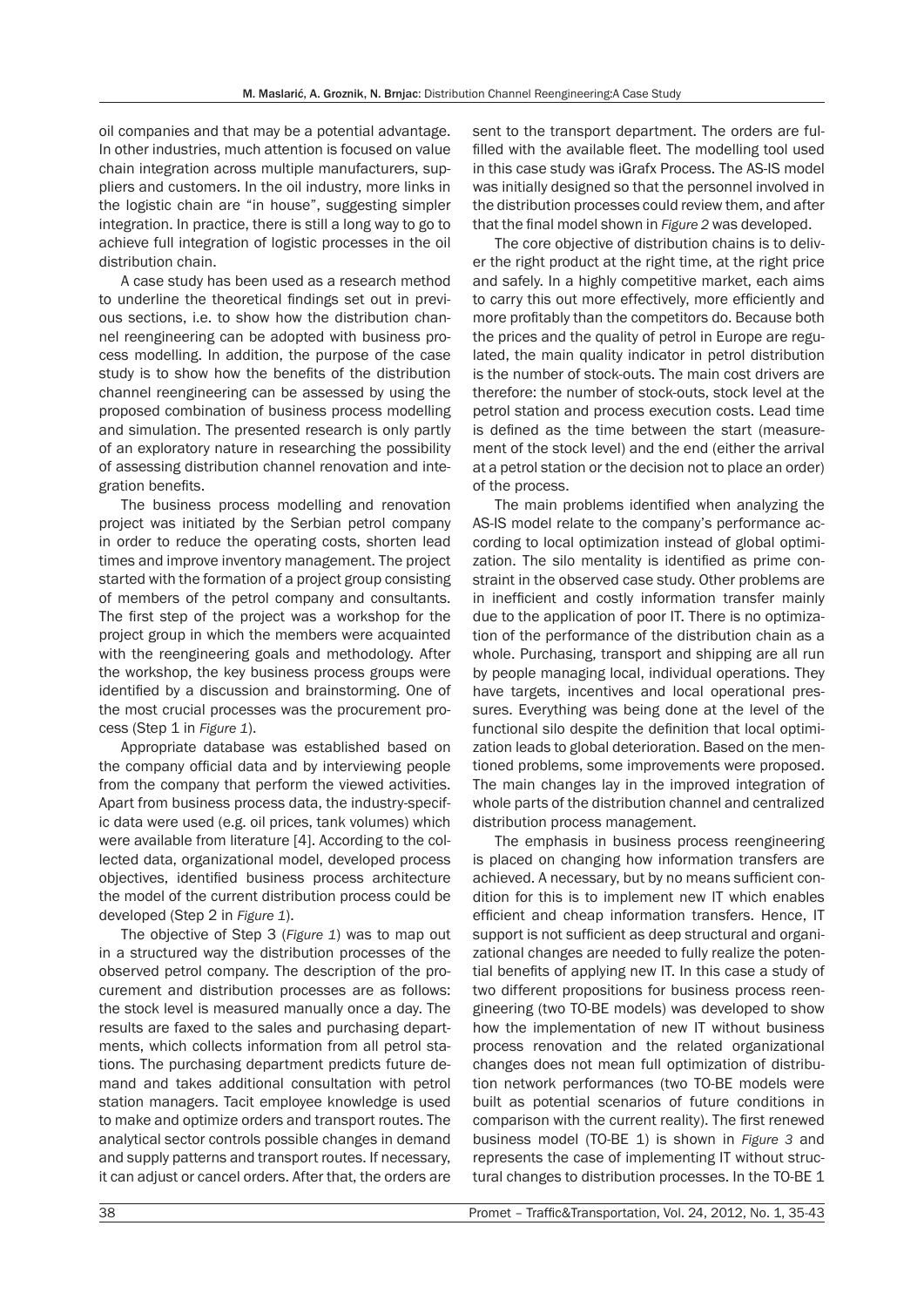

*Figure 2 - AS-IS model of the process*

model, there is no integrated and coordinated activity through the distribution channel. Inventory management at the petrol stations and distribution centre is still not coordinated.

The TO-BE 2 model assumes that the processes in the whole distribution channel are fully integrated and the distribution centre takes responsibility for the whole procurement process. The TO-BE 2 business

model is shown in *Figure 4*. The main idea is that a new organizational unit within the distribution centre takes on a strategic role in coordinating inventory management and in providing a sufficient inventory level at the petrol stations and distribution centre to fulfil the demand of the end customer. It takes all the important decisions regarding orders in order to realize this goal. Other changes proposed in the TO-BE 2 model are the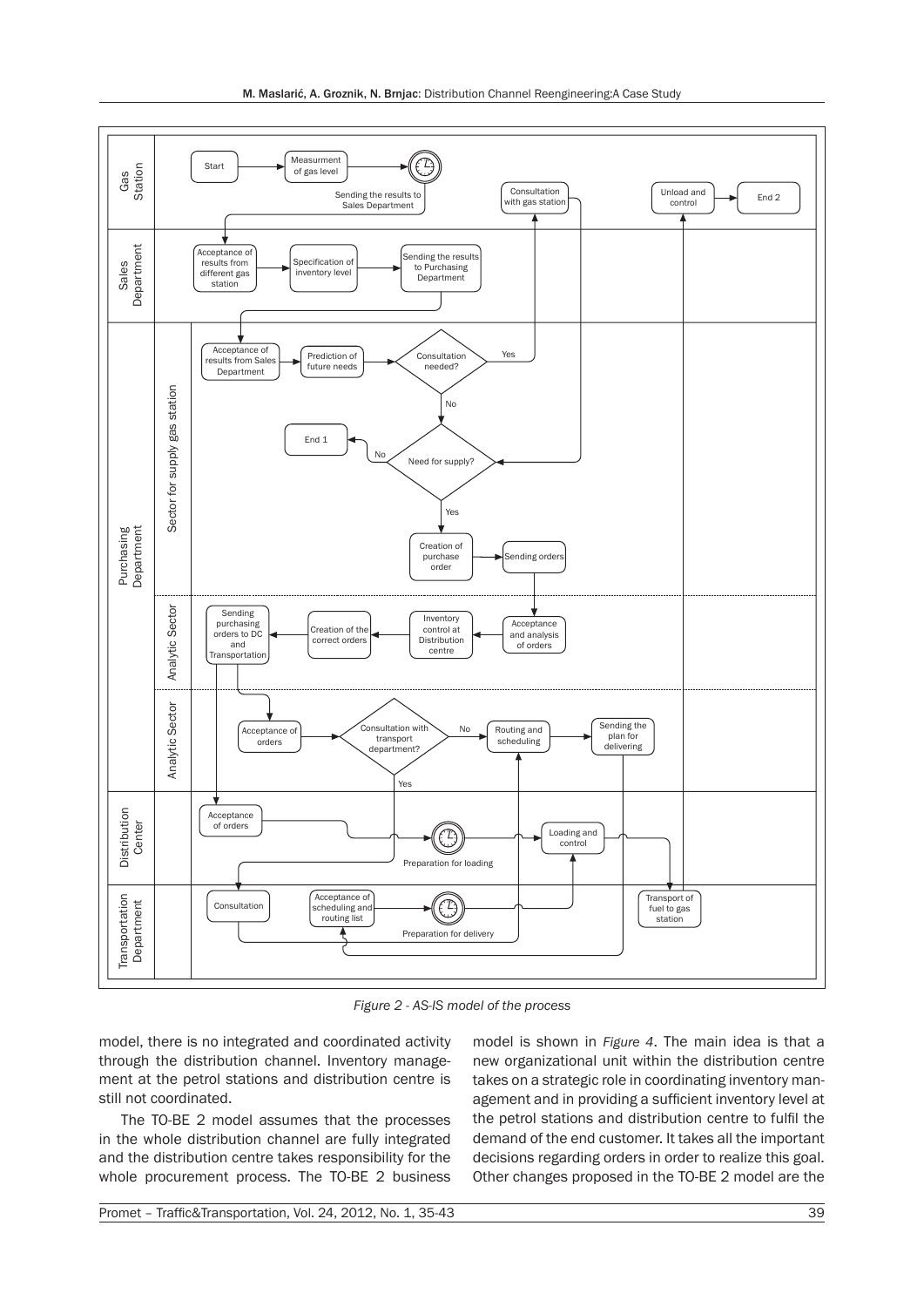

*Figure 3 - TO-BE 1 model of the process*

automatic measurement of petrol levels at petrol stations and the automatic transfer of such data to the central unit responsible for petrol replenishment; the predicting of the future demand by using progressive tools; and using operations research methods to optimize the transportation paths and times. The role of IT in all of these suggestions is crucial.

In the next step (Step 5 in *Figure 1*) we compared the current state and the proposed options and chose the best model of the distribution process. For this we use simulation. We simulated the business process to investigate the impact of business process reengineering on the defined distribution performances: lead times and transactional costs. This simulation is important as they enable us to estimate the consequence of possible experiments. For estimating changes in the process execution costs and lead times, a three-month simulation of the AS-IS and of both the TO-BE models was run. In the AS-IS model a new transaction is generated daily (the level of petrol is checked

once a day); in the TO-BE model it is generated on an hourly basis (the level of stock is checked automatically every hour). The convincing results are summarized in *Table 1*. The label "Yes" refers to those transactions that lead to the order and delivery of petrol, while the label "No" means a transaction where an order was not made since the petrol level was sufficient.

The comparison of simulation results (*Table 1*) shows that the proposed changes (TO-BE 1 and TO-BE 2) significantly lower the transactional costs as well as the average lead times. There is also significant distinction between the proposed TO-BE 1 and TO-BE 2 models with regard to transactional costs and average lead times. This means that in order to foster business value out of IT implementation, the company has to apply the distribution channel reengineering with business process modelling. The comparison of AS-IS and TO-BE 2 model shows the average process costs are reduced by almost 50%, while the average lead times are cut by 62% in the case of the TO-BE 2 business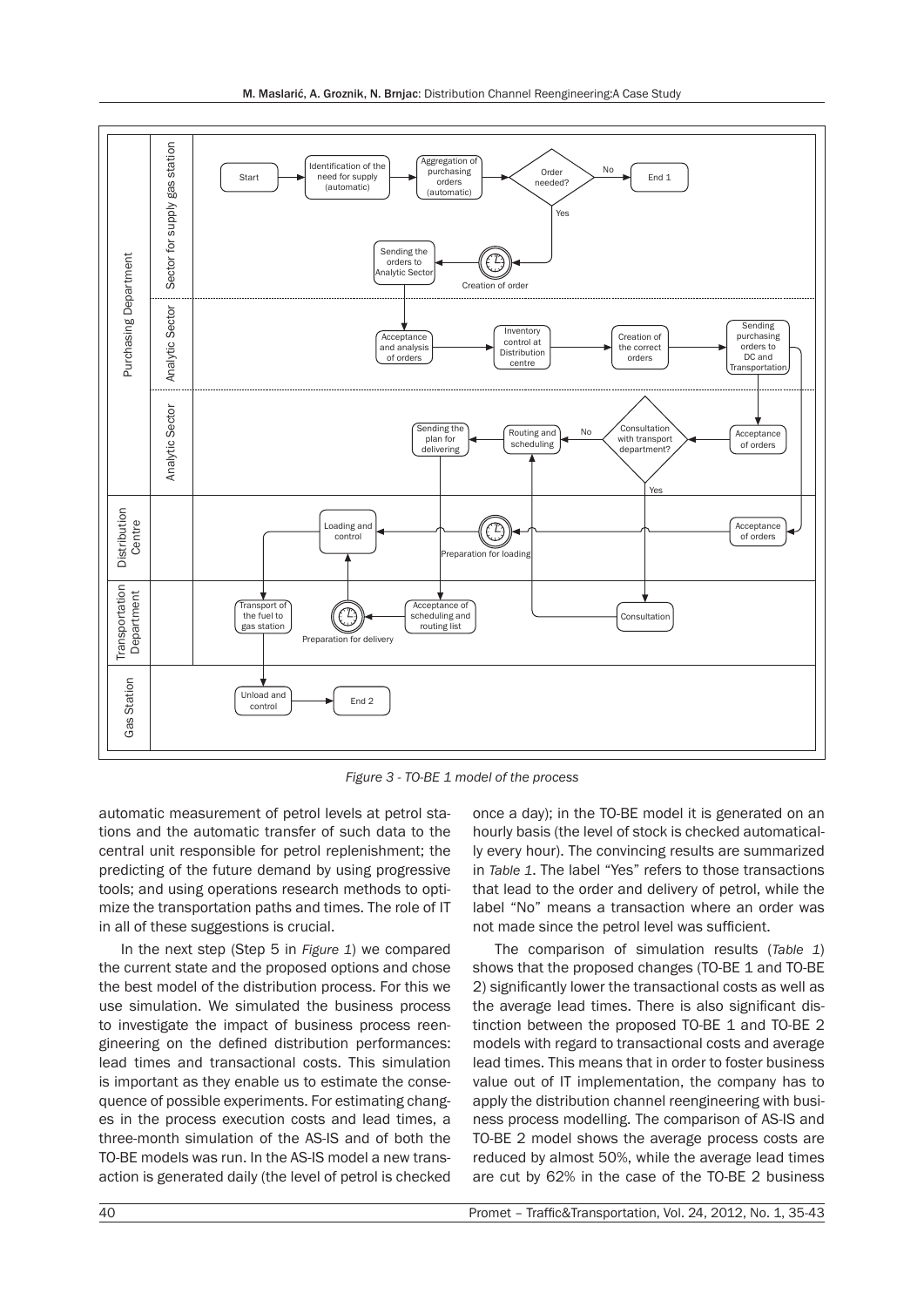

*Figure 4 - TO-BE 2 model of the process*

| Table 1 - Comparison of simulation results for the AS-IS and TO-BE models |  |  |
|---------------------------------------------------------------------------|--|--|
|---------------------------------------------------------------------------|--|--|

| Transaction   | No.   | Av. lead-time (hrs) | Av. work (hrs) | Av. wait (hrs) | Average<br>costs $(\epsilon)$ |
|---------------|-------|---------------------|----------------|----------------|-------------------------------|
| Yes (AS-IS)   | 46    | 33.60               | 11.67          | 21.93          | 60.10                         |
| No (AS-IS)    | 17    | 8.43                | 2.40           | 6.03           | 8.47                          |
| Yes (TO-BE 1) | 46    | 27.22               | 10.26          | 16.96          | 56.74                         |
| No (TO-BE 1)  | 1,489 | 0.00                | 0.00           | 0.00           | 0.00                          |
| Yes (TO-BE 2) | 46    | 12.85               | 4.88           | 7.98           | 32.54                         |
| No (TO-BE 2)  | 1,489 | 0.00                | 0.00           | 0.00           | 0.00                          |

model. From this it is clear that this renovation project is justifiable from the cost and time perspectives. Furthermore, through case study it was clarified that the companies in reengineering their distribution channel have to adopt systematic approach in order to streamline their processes. The case study results show that full improvement in logistic performances is only possible in case of implementing both IT which enables efficient information sharing and the redesign of the business processes. The significance of this paper is that it not only clarifies that mere IT implementation will not result in an expected business change, but also provides methodology that systematically assists in distribution channel reengineering.

Changes described in the TO-BE 2 model have later been adopted by the petrol company. The validity of the model was tested by ex-post comparison of simu-

lated and real business operations data. The comparison validated the TO-BE 2 model since the data from operations fit simulations. The validation also supports the methodology of distribution channel reengineering (Step 6 in *Figure 1*).

## 6. CONCLUSION

The paper presents a methodology for the distribution network reengineering. The goal was to overcome numerous reengineering methodologies that focus either on major phases of redesign or are too detailed. The presented methodology represents a comprehensive tool for both academia and practitioners to apply it to the distribution channel reengineering in order to increase the successful rate of the reengineering project.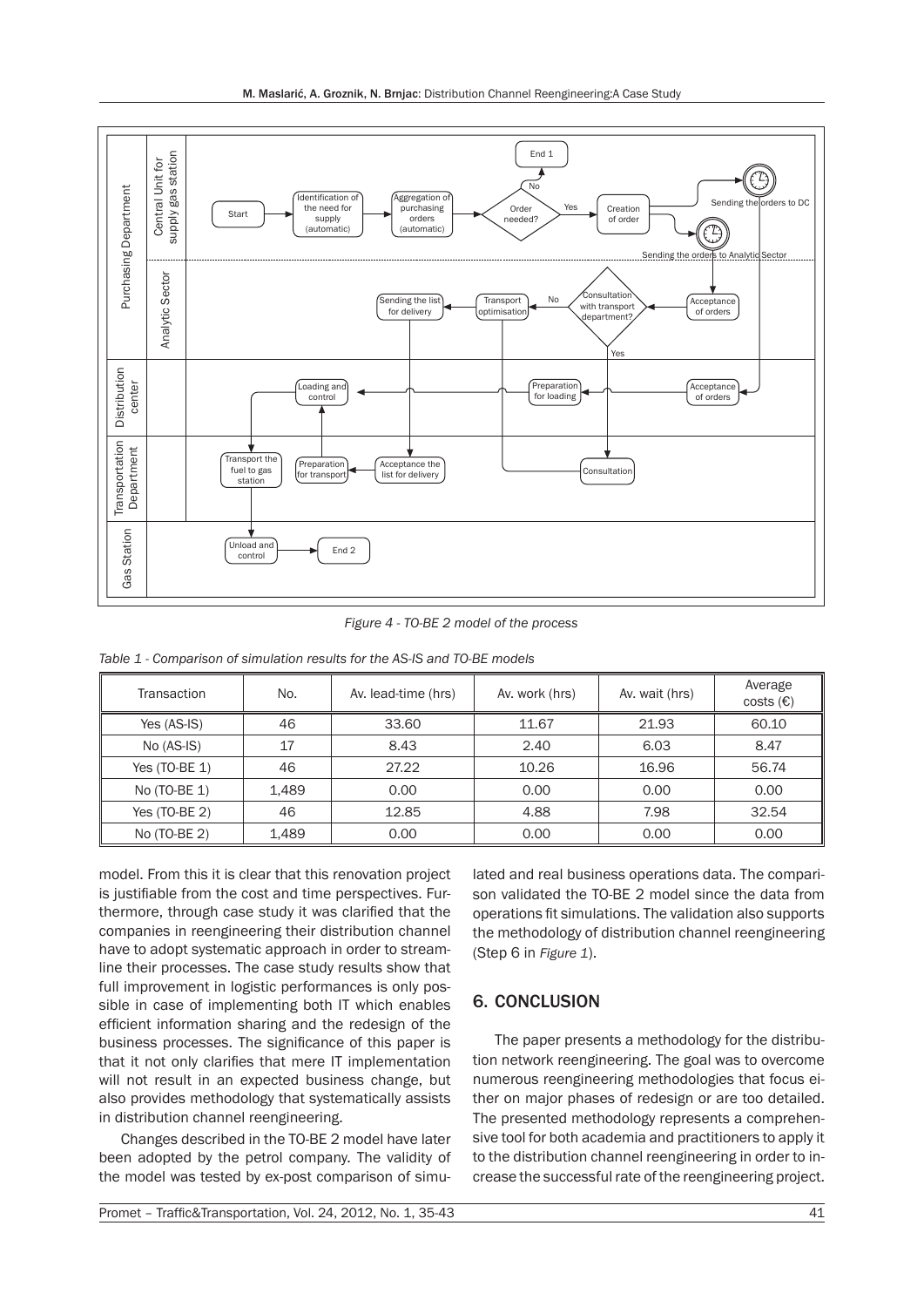The methodology has been tested on a petrol distribution company in order to explore the effect of information sharing with regard to the performance. The business process reengineering in the distribution channel, realized through the proposed methodology, described in this paper helped achieve significant savings for the case study company by improving the effectiveness in the distribution network. The conclusions of the simulation experiments are significant savings in the cost and time measures. The presented case study shows the applicability of the proposed methodology; however, further case studies have to be done in the future to prove the validity.

This research has also exposed a series of issues for the future work. First, the proposed methodology, which is process-based, needs to be further developed in the way of connecting with IT solutions for the problems such as vehicle routing and fleet optimization. Second, a framework for security and risk management aspects also needs to be created. Only in that way the proposed methodology for distribution channel reengineering can be incorporated into a broader change management perspective. Currently, the proposed methodology focuses on the costs and lead times, and it should be definitely extended into the stock level, resource optimization and risk management.

#### Mr MARINKO MASLARIĆ

E-mail: marinko@uns.ns.ac.yu Univerzitet u Novom Sadu, Fakultet tehničkih nauka Trg D. Obradovića 6, 21000 Novi Sad, Srbija Dr ALEŠ GROZNIK E-mail: ales.groznik@ef.uni-lj.si Univerza v Ljubljani, Ekonomska fakulteta Kardeljeva ploščad 17, SI-1000 Ljubljana, Slovenija Dr NIKOLINA BRNJAC E-mail: nikolina.brnjac@fpz.hr Sveučilište u Zagrebu, Fakultet prometnih znanosti Vukelićeva 4, 10000 Zagreb, Hrvatska

#### *SAŽETAK*

### *PRISTUP REINŽENJERINGU KANALA DISTRIBUCIJE: STUDIJA SLUČAJA*

*Poslednjih decenija prisutan je rastući interes za integrirano poslovno odlučivanje između velikog broja članova logističkih distributivnih mreža. Savremene informacione tehnologije omogućavaju implementaciju ovih ideja, međutim, javlja se potreba definisanja što efikasnijeg načina iskorišćenja prednosti koje pružaju informacione tehnologije kao podrška poslovnom odlučivanju. Shodno tome, u ovom radu promovisana je metodologija reinženjeringa logističkih distributivnih mreža, sa ciljem integriranja logističkih procesa unutar distributivnih lanaca snabdevanja. Akcenat razvijene metodologije je na modelovanju poslovnih procesa i reinženjeringu distributivnih mreža. Konačno, u radu je obrađena studija slučaja naftnog preduzeća u cilju ilustracije načina primene date metodologije u praksi.*

#### *KLJUČNE REČI*

*proces distribucije, modeliranje poslovnih procesa, reinženjering, razmena informacija, logistika*

#### LITERATURE

- [1] **Chen, F.:** *Echelon recorder points, installation reorder points, and the value of centralized demand information*, Management Science, Vol. 44, No. 12, 1998, pp. 221-234
- [2] Dejonckheere, J., Disney, S.M., Lambrecht, M.R., Towill, D.R.: *The impact of information enrichment on the Bullwhip effect in supply chains: a control theoretic approach*, European Journal of Operations Research, Vol. 153, No. 3, 2004, pp. 727-750
- [3] Ferguson, M., Ketzenberg, M.E.: *Information sharing to improve retail product freshness of perishables*, Production and Operations Management, Vol. 15, No. 1, 2006, pp. 57-73
- [4] Trkman, P., Stemberger, M.I., Jaklic, J., and Groznik, A.: *Process approach to supply chain integration*, Supply Chain Management: An International Journal, Vol. 12, No. 2, 2007, pp. 116-128
- [5] Vaculik, J., Michalek I., Kolarovszki P.: *Principles of selection, implementation and utilization of RFID in supply chain management*, Promet-Traffic&Transportation-Scientific Journal on Traffic and Transportation Research, Vol. 21, 2009, pp. 41-48
- [6] Trkman, P.: *The critical success factors of business process management*, Int. j. inf. management. [Print ed.], Vol. 30, No. 2, 2010, pp. 125-134
- [7] Persson, G.: *Logistics process redesign: Some useful insights*, Int. Journal of Logistics Management, Vol. 6, 1995, pp. 13-25
- [8] Groznik, A., Trkman, P.: *Business renovation towards succesfull supply chain management in oil industry*, Ecommerce 2006: Proceedings of the IADIS International Conference, Porto, Portugal, December 9-11, 2006. Porto: International Association for Development of the Information Society, 2006, pp. 230-237
- [9] Knez, M., Rosi B., Mulej M., Lipicnik M.: *Competitiveness by Requisitely Holistic and Innovative Logistic Management*, Promet-Traffic&Transportation-Scientific Journal on Traffic and Transportation Research, Vol. 22, 2010, pp. 229-237
- [10] Andersen, P., H., Rask M.: *Supply chain management: new organisational practices for changing procurement realities*, Journal of Purchasing and Supply Management, Vol. 9, No. 2, March 2003, pp. 83-95
- [11] Veselko, G., Jakomin I.: *Coordinating Supply Chain Management Strategy with Corporate Strategy*, Promet-Traffic&Transportation-Scientific Journal on Traffic and Transportation Research, Vol. 20, 2008, pp. 119- 124
- [12] Skerlavaj, M., Song, J., H, Lee, Y.: *Organizational learning culture, innovative culture and innovations in South Korean firms, Expert syst. appl..* [Print ed.], Vol. 37, No. 9, 2010, pp. 6390-6403
- [13] Bosilj-Vuksic, V., Indihar-Stemberger, M., Jaklic, J., and Kovacic, A.: *Assessment of E-Business Transformation Using Simulation Modelling*, Simulation, Vol.78, No. 12, 2002, pp. 731-744